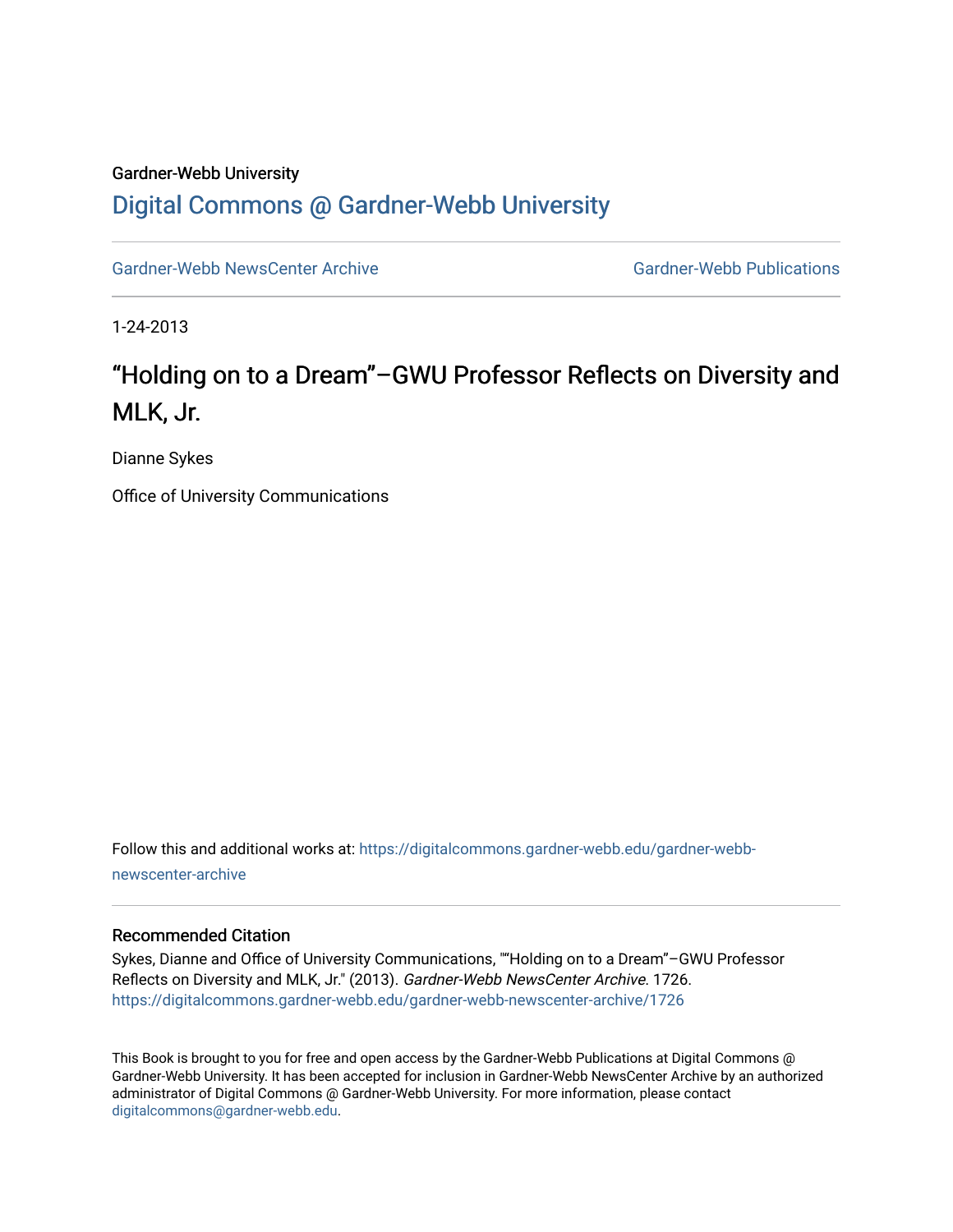# **"Holding on to a Dream"–GWU Professor Reflects on Diversity and MLK, Jr.**

**webpublish.gardner-webb.edu**[/newscenter/holding-on-to-a-dream-gwu-professor-reflects-on-diversity-and-mlk-jr/](https://webpublish.gardner-webb.edu/newscenter/holding-on-to-a-dream-gwu-professor-reflects-on-diversity-and-mlk-jr/)

Office of University Communications **Communications** January 24, 2013

By: Dr. Dianne Sykes, Gardner-Webb University

"Our lives begin to end the day we become silent about things that matter."–Martin Luther King, Jr.

I grew up in a town near Seattle; a small white town, attended a virtually all-white school and lived in a small house with my father and sister. My mom had died when I was six. I learned about the Civil Rights Movement and leaders such as Martin Luther King, Jr. by accident when I was looking at magazines in the school library for an assignment. It all seemed so fundamentally wrong—to hate people just because of the color of their skin. There was no one to talk to about all this; my father had a name for every group of people, and he used those names frequently. My teachers said such conversations could be offensive—political correctness hit my school early.

So I looked elsewhere. I would skip school and go to Seattle where I met people from around the world. I found them so interesting and so open to telling me about their lives. It became more difficult to hear the jokes and cruel remarks that were so much a part of my life at home. At the age of 17, I left. I joined a small carnival that was passing through town and spent the next several years traveling the United States. I mention all this, to take you to the time I learned about the reality of color—not the statistics, books, or news articles, but the moment I learned for myself the meaning of Martin Luther King Jr.'s words, "I refuse to accept the view that mankind is so tragically bound to the starless midnight of racism and war that the bright daybreak of peace and brotherhood can never become a reality."

We were at the State Fair in Birmingham, Ala. It was my first time in the South. I struggled to understand that confusing southern drawl, the slow pace, and most of all, being surrounded by people who were a different color than me. I felt misunderstood, and foreign to this environment. I lay awake one night, wondering, "Am I prejudiced?" I hated where I was and felt so insecure and afraid. It was so much easier to passively disapprove of racism in my former all white world. Tired, I went to work the next day early, for it was Kid's Day, and the fairgrounds were filling up quickly.

Minutes after I opened my concession, a little boy stood in front of me. His face was filled with the remnants of a just completed cotton candy, and his dark eyes were as big as saucers. He looked at all the prizes and his eyes fixed upon a stuffed tiger. "Ma'am, ma'am, what do I gotta do to win that tiger?" As I told him how to play, it struck me. In every location, in every state on every fairground, that face—the face of a child dreaming of winning his desired